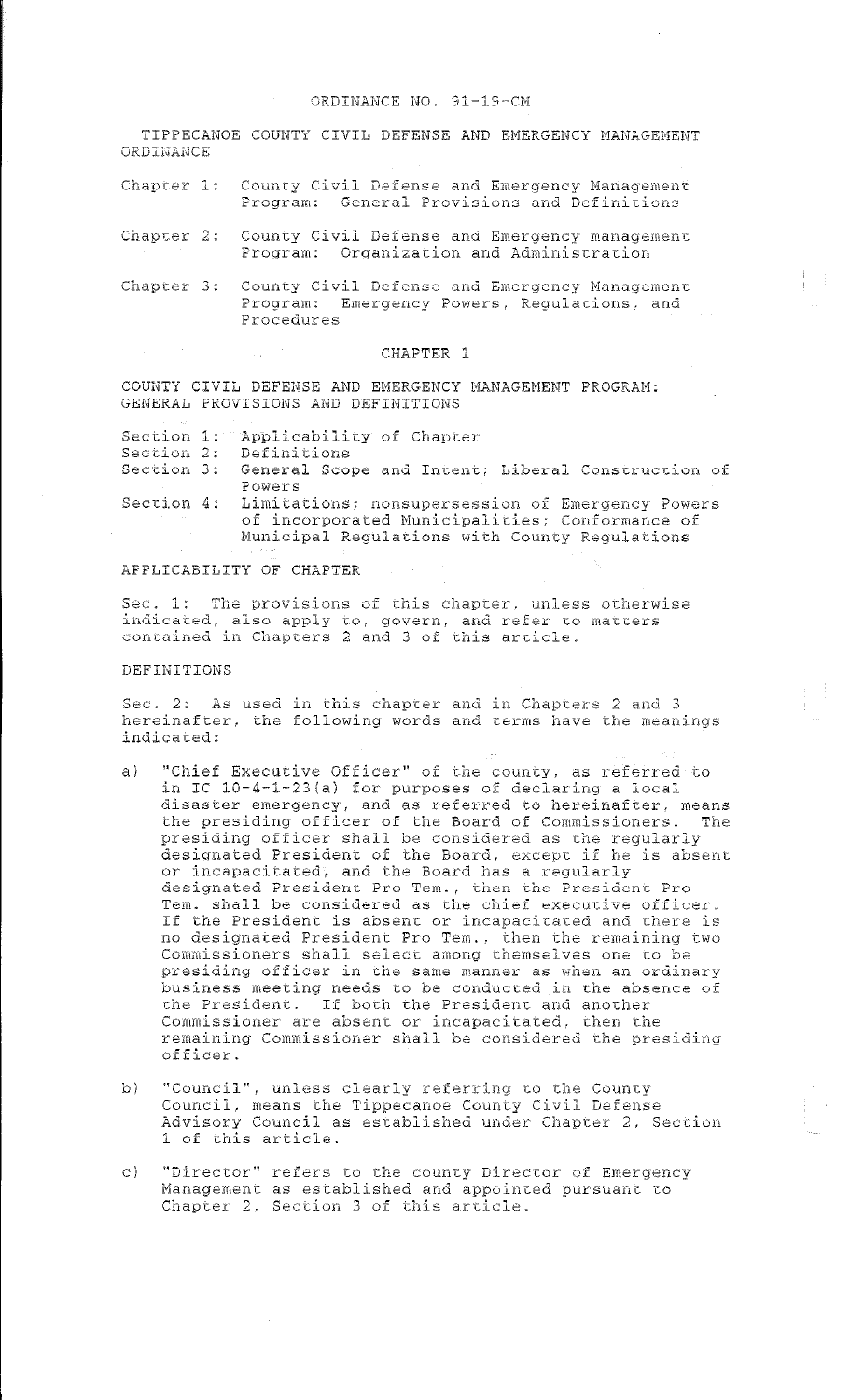- $\overline{d}$ ) "Emergency" shall mean a condition resulting from enemy attack, or other hostile from enemy attack, or other hostile action, or from natural disaster, or from manmade<br>disasters, which cannot be handled by normal operating personnel or facilities.
- e) "Emergency management" shall mean the preparation for and the execution of all emergency functions, other than functions for which the military forces are primarily responsible, for protection against and to minimize and repair injury and damage resulting from enemy attack, sabotage, or other hostile action or by natural disaster.
- "Emergency management volunteer" shall mean any person  $f$ ) who serves without compensation in the Department of Civil Defense including persons and private agencies or government units offering services to the county during<br>emergency situations or mutual aid to other emergency services who request assistance.
- "Natural Disaster" shall mean any condition affecting or  $q$ threatening public health, welfare, or security as a<br>result of flood, tornado, blizzard, or other natural cause.
- "Technological Disaster" shall mean incidents such as<br>severe fire, explosions, hazardous material spills,<br>radiological problems which are beyond the control of h) regular forces.
- "Man-made Disaster" shall mean any condition such as  $1)$ riots, strikes, insurrections or other civil and disturbances.  $\omega$  in the  $\omega$
- "Participating emergency service" means: j).
	- any county department or agency designated by the  $(1)$ Commissioner to participate in emergency activities pursuant to Chapter 2 Section 2(d); and
	- $(2)$ any department of agency of the state, another county, a municipality or other municipal corporation, or a volunteer organization designated to participate in the county's emergency management programs and activities pursuant to a cooperative or mutual aid agreement entered into pursuant to IC<br>10-4-1-9 and Chapter 2, Section 4(e) of this article.
- "Personnel" means county officers and employees and  $\kappa$ emergency management volunteer, unless otherwise indicated.

GENERAL SCOPE AND INTENT LIBERAL CONSTRUCTION OF POWERS

Sec. 3: The general intent of Chapter 1 through 3 is to provide for all necessary and dispensable powers and procedure reasonably needed to prevent, cope with, or make more tolerable emergency conditions. For this and, all powers, both ministerial and discretionary, as conferred herein shall be liberally construed and shall be construed as intending to supplement and augment, and not to limit, any other powers or reasonable exercise of discretion which may ordinarily pertain to county officers, employees, department, and agencies.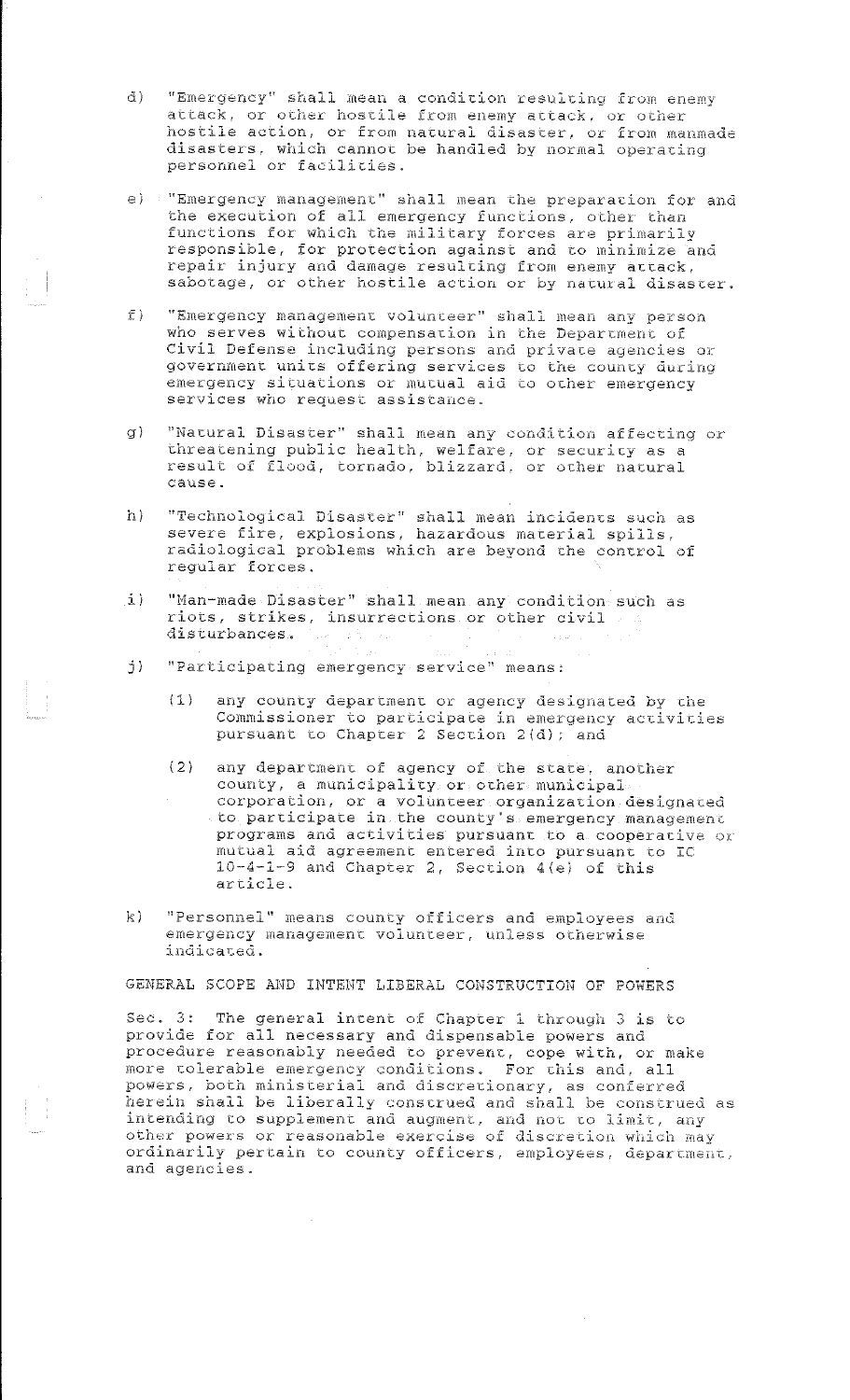LIMITATIONS: NON SUPERSESSION OF EMERGENCY POWERS OF COUNTY **SHERIFF** 

Sec. 4: Nothing in Chapters 1 through 3 of this article is intended to supersede or delimit any statutory powers of the County Sheriff to determine, respond to, and provide for the control of public disasters and other emergency situations under the provision of IC 10-2-4-6 and 7.

LIMITATIONS; NONSUPERSESSION OF EMERGENCY POWERS OF INCORPORATED MUNICIPALITIES: CONFORMANCE OF MUNICIPAL REGULATIONS WITH COUNTY REGULATIONS

Nothing in Chapters 1 through 3 of this article is  $Sec. 5:$ intended to supersede or delimit the powers of any incorporated municipality under IC 10-4-1-10 to adopt and implement emergency plans, and promulgate and enforce special emergency regulations and procedures in the advent of an actual emergency affecting such municipality. However,<br>pursuant to  $I.C. 10-4-1-15$ , such regulations and procedures as promulgated by the municipal authorities may not be inconsistent with the Tippecanoe County Emergency regulations and procedures.

### CHAPTER 2

COUNTY CIVIL DEFENSE PROGRAM; ORGANIZATIONS AND ADMINISTRATION OF DEPARTMENT OF CIVIL DEFENSE

| Sec. 1:                                            |  | Tippecanoe County Civil Defense Advisory Council<br>Established; Appointment and terms of Members;<br>Election of Officers |  |  |
|----------------------------------------------------|--|----------------------------------------------------------------------------------------------------------------------------|--|--|
| Sec. 2:                                            |  | Department of Civil Defense Established;<br>Organization and Constituency of the Department                                |  |  |
| Sec. 3:                                            |  | Director of Civil Defense; Appointment,<br>Qualifications and Tenure                                                       |  |  |
| Sec. $4:$                                          |  | Director of Civil Defense; General Powers and Ducies                                                                       |  |  |
| Sec. 5:                                            |  | Deputy Director; General Powers and Duties                                                                                 |  |  |
| Sec. 6:                                            |  | Board of Commissioners; General Administrative                                                                             |  |  |
|                                                    |  | Powers and Duties; Tests of Emergency Plans                                                                                |  |  |
| Sec. 7:                                            |  | Qualifications and Appointment of Emergency                                                                                |  |  |
|                                                    |  | Management Volunteers                                                                                                      |  |  |
| Sec. 8:                                            |  | Departmental Personnel Administration; Status of<br>Paid Employees; Establishment of Merit System if                       |  |  |
|                                                    |  | Federal Funding is Used                                                                                                    |  |  |
| Sec. 9:                                            |  | Departmental Budgeting and Finance                                                                                         |  |  |
|                                                    |  |                                                                                                                            |  |  |
|                                                    |  | Sec. 10: Emergency Operating Plan; Formulation Content and<br>Adoption of Plan                                             |  |  |
|                                                    |  | Sec. 11: Countywide Department of Civil Defense; Emergency                                                                 |  |  |
|                                                    |  | Operating Plan and Related Official Powers                                                                                 |  |  |
|                                                    |  |                                                                                                                            |  |  |
| COUNTY CIVIL DEFENSE ADVISORY COUNCIL ESTABLISHED: |  |                                                                                                                            |  |  |
|                                                    |  | APPOINTMENT AND TERMS OF MEMBERS; ELECTION OF OFFICERS                                                                     |  |  |
|                                                    |  | Sec. 1: In accordance with IC $10-4-1-10(b)$ , there is                                                                    |  |  |
|                                                    |  | established a Tippecanoe County Civil Defense Advisory                                                                     |  |  |
|                                                    |  | Council which shall consist of a Maximum 9 members, each of                                                                |  |  |
|                                                    |  | which shall be appointed by the Board of County Commissioners                                                              |  |  |
|                                                    |  | for 2-year terms, as follows:                                                                                              |  |  |
|                                                    |  |                                                                                                                            |  |  |
| $\alpha$ )                                         |  | One member shall be a member of the Tippecanoe County                                                                      |  |  |

- $Countil;$  $\circ$ ) One member shall be a member of the Tippecanoe County
- $\circ$ ) One member shall be a member of the Tippecanoe County Chamber of Commerce;

Board of Commissioners;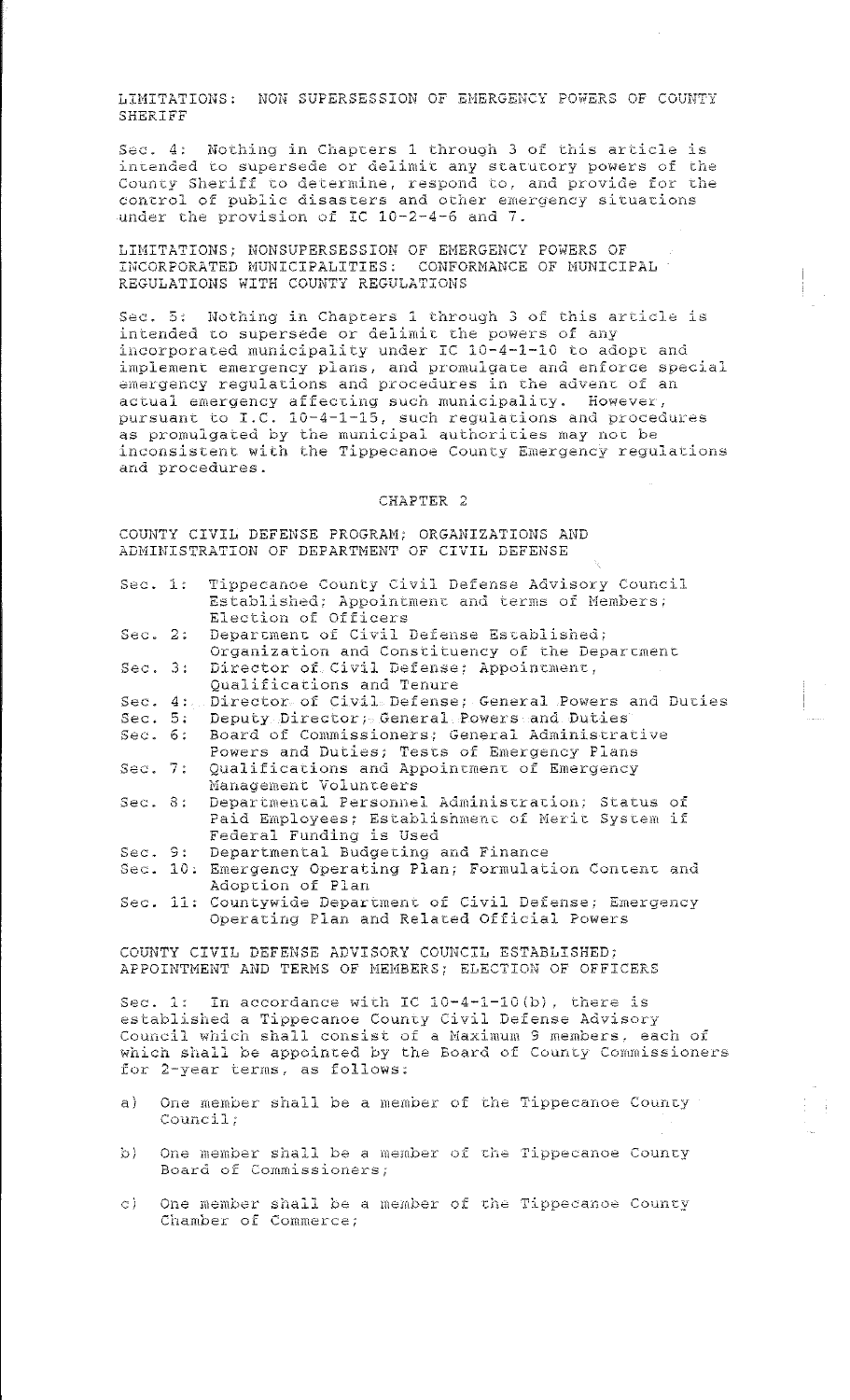- d) One member shall be a resident of the City of Lafayette;
- e) One member shall be a resident of the City of West Lafayette;
- $f$ ) One member shall be appointed representing each of northeasc, southeasc, southwest, and norchwesc quadrancs of the county, such quadrants being determined by using the Tippecanoe County Courthouse as the center of the councy.

The Advisory Council shall have a Chairman, Vice-Chairman, Recording Secrecary, and Vice-Recording Secrecary. Eleccions to be held in November of each year.

DUTIES OF CIVIL DEFENSE ADVISORY COUNCIL. IC 10-4-1-10(b)

The County Civil Defense Advisory Council shall exercise general supervision and control over the Civil Defense and disaster program of the County and shall select or cause to be selected, a county Civil Defense Director, who shall have direct responsibility for the organization, administration, and operation of the Civil Defense program in the county; shall be responsible to the chairman of the Civil Defense Advisory Council; and shall not hold any ocher local stace government office.

- a) The Advisory Council shall meec at lease once quarcerly.
- b) Emergency meetings When the Chairman, or in his absence the Vice-Chairman, is advised or determines an emergency exists, he may call an emergency meeting of the Advisory Council to evaluate what recommendations should be made to the County Commissioners. This emergency meeting may be called without public notice and need not be held in a public place, however, proper notice thac such meeting cook place must be made and the minuces of this meeting must be made public. A quorum at this meeting shall be those members presenc. In che evenc che nacure of che emergency prevents travel to a meeting place, the Chairman, or in his absence the Vice-Chairman, may poll members by telephone. Proper notification that such ~elephone polling cook place and a synopsis of discussions must be made public.

DEPARTMENT OF CIVIL DEPARTMENT ESTABLISHED; ORGANIZATIOH AND COHSTITUENCY OF THE DEPARTMENT

Sec. 2: There is hereby established a Department of Civil Defense within the executive branch of the councy government for the purpose of utilizing to the fullest extent possible the personnel and facilities of existing county departments and agencies to prepare for and meet and emergency as defined in Chapter 1, Section 2 of this article. The County Commissioners and Director of Civil Defense shall be responsible for ics organization, administracion and operacion. The departmenc shall consist of che following;

- a) an executive head of the Department of Civil Defense, who shall be known as che Director of Civil Defense appointed in accordance with Section 3;
- b) a "Deputy Director" who shall be appointed by the Director with the approval of the Advisory Council;
- c) emergency management volunteers, as deemed necessary and appointed by the Director in accordance with Section 7;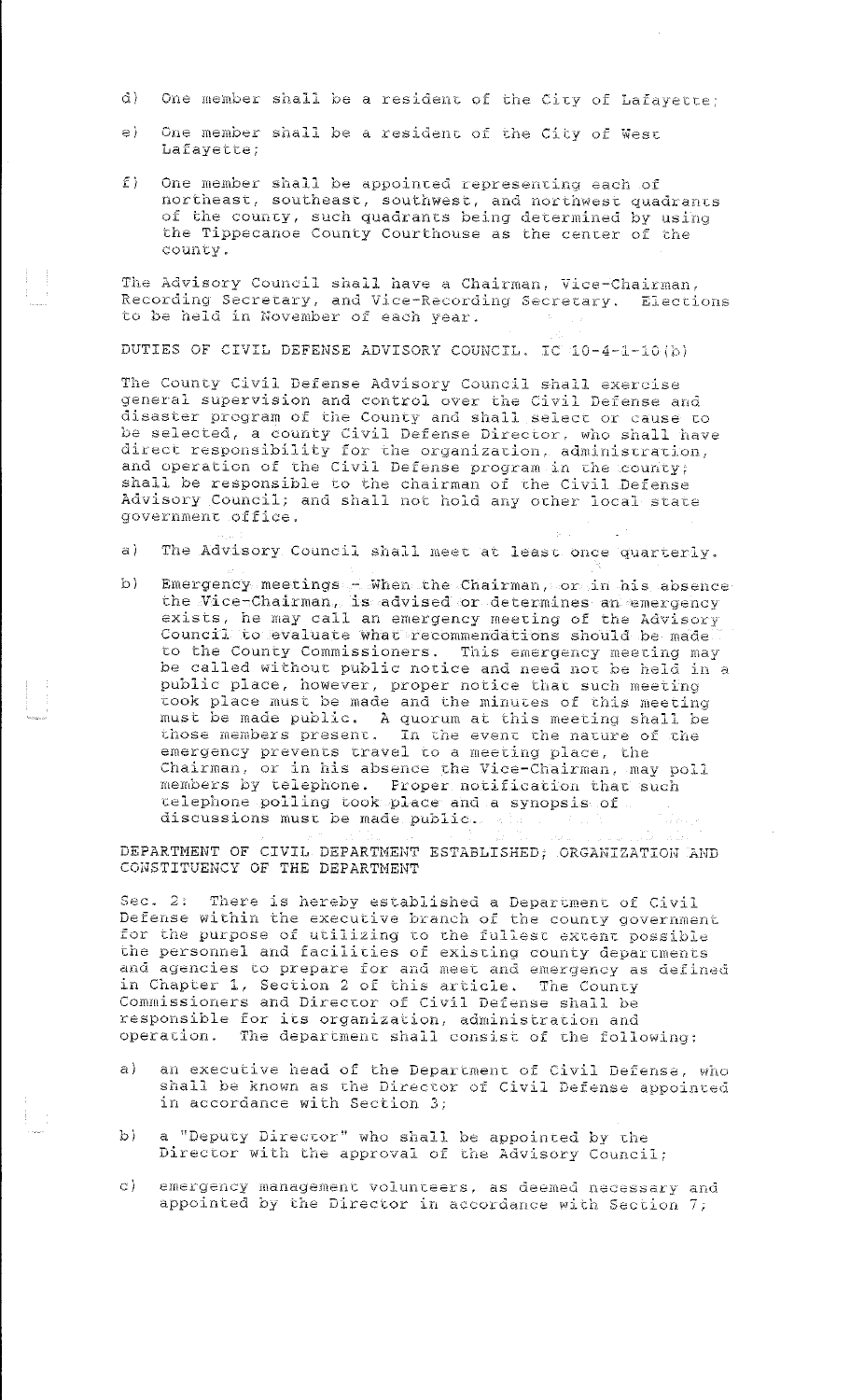- the employees, equipment, and facilities of all county đ) departments and agencies suitable for, or adaptable to, emergency management and designated by the County Commissioners to participate in the emergency management activity;
- $e$ ) staff officers with responsibility for Warning, Communications, Radiological, Health, Emergency Care, Police, Fire, and Light Rescue, Public Education, and Transportation, who may be appointed by the Director but which positions shall be, so far as possible, additional duty assignments to existing personnel; and
- such assistants, clerical help, and other employees as deemed necessary to the proper functioning of the  $\tilde{L}$ Department, who may be appointed by the Director.

However, notwithstanding any other provision of this section, no compensated position may be established within the Department of Civil Defense nor any person appointed to such position, without the authorization of the County Council pursuant to IC 36-2-5-3(a) and the making of sufficient<br>appropriations to pay such compensation. This provision does<br>not give the County Council any power of approval over<br>particular candidates for any positions, but refer their general statutory powers to determine the numbers of officers, deputies, and employees of county departments,<br>classify positions, and adopt schedules of compensation. **In** addition, it is also the intent of this section that emergency management and disaster assignments shall be as nearly consistent with normal duty assignments as possible.

DIRECTOR OF CIVIL DEFENSE; APPOINTMENT; QUALIFICATIONS AND TENURE

Sec. 3: The Director of Civil Defense shall be appointed by the County Civil Defense Advisory Council and ratified by the County Commissioners. Qualifications for the Director will be determined by the Advisory Council with input from the County Commissioners, provided that pursuant to IC 10-4-1-10(d), the Director may hold no other local, state, or federal office. The appointment of the Director shall be permanent unless the Council determines the Director to be incapable to fulfill his responsibilities, which shall include dereliction of duties (including failure to provide the State Civil Defense Director required annual reports and documentation), malfeasance in office, incompetence,<br>insubordination or deliberate disregard of the directives of superior county or state authorities, or physical or mental incapacity to perform his duties.

DIRECTOR OF CIVIL DEFENSE; GENERAL POWERS AND DUTIES

Sec. 4: The Director, subject to the direction and control of the Advisory Council and/or County Commissioners, shall be executive head of the Department of Civil Defense and shall have responsibility for the organization, administration, and operation of the emergency management organization, including the following specific powers and duties:

The Director shall be responsible for public relations,<br>information, and education regarding all phases of  $a)$ emergency management.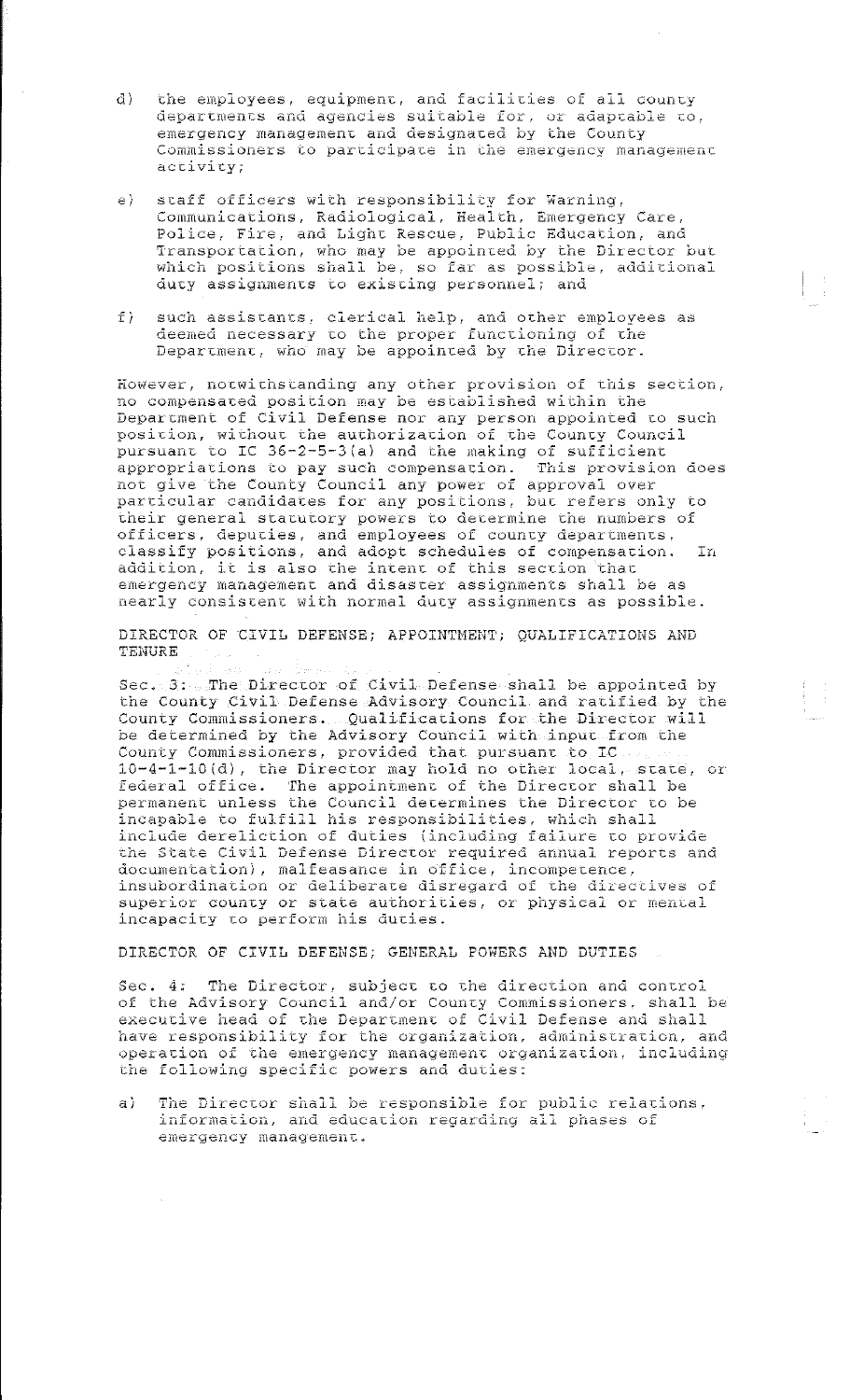- b) The Director shall be responsible for the development of a County Emergency Operating Plan, and upon adoption shall be responsible for such implementation, and revision of the plan as to maintain it on a current state of readiness at all times. This plan shall include all major cities within che councy.
- c) The Director shall coordinate, within Tippecanoe County, all accivicies for emergency managemenc and shall maincain liaison and coordinace with all other affecced agencies, public and private.
- d) The Direccor shall coordinate the recruicmenc and training for volunceer personnel and agencies co augmenc the personnel and facilities of the county for emergency managemenc purposes.
- e) The Director may, with prior approval of the Advisory Council Chairman, seek, negotiate, and enter into (with the approval of the Advisory Council and then che approval or ratification of the Commissioners and to the excenc consistenc with che State Emergency Operacions Plan and program) mutual-aid arrangements with other public and privace agencies for emergency managemenc purposes, and take all steps in accordance with such arrangemencs co comply wich or cake advancage chereof in the event of an actual emergency affecting the parties.
- f) The Director may, with the approval of the Advisory Council and then the approval of the Commissioners, when such offer has been approved by the Governor, accepc any offer of the Federal Governmenc co provide for the use of the county any services, equipment, supplies, materials, or funds for emergency managemenc purposes by way of gift, grant or loan.
- g) The Director, with the approval of the Advisory Council and then the approval of the Commissioners, may seek and accepc from any person, firm or corporation, any gratuitous offers to provide services, equipment, supplies, macerials, funds, or licenses, or privileges co use real estate or other premises, to the county for emergency management purposes.
- h) The Director may issue proper insignia and papers co emergency management workers and other people directly concerned with emergency management.

The Director, in addition to the powers and duties expressly provided above, shall be construed to have all powers and ducies of a local civil defense director as provided under IC 10-4-1. In particular, but not by limitation, the Director, through the Department of Civil Defense, may perform or cause to be performed with respect to the county, any function parallel or analogous to those performed on a statewide basis by che Indiana Deparcmenc of Civil Defense under IC 10-4-1-4(1) of 5(j).

DEPUTY DIRECTOR; GENERAL POWERS AND DUTIES

Sec. 5: If a Deputy Director has been appointed pursuant to Seccion 2(b) of this chapcer, he shall during normal cimes, assist the Director in the performance of his duties. During an emergency, the Deputy Director shall assist the Director and fulfill the duties of the Director in the absence or inability of the Director to serve.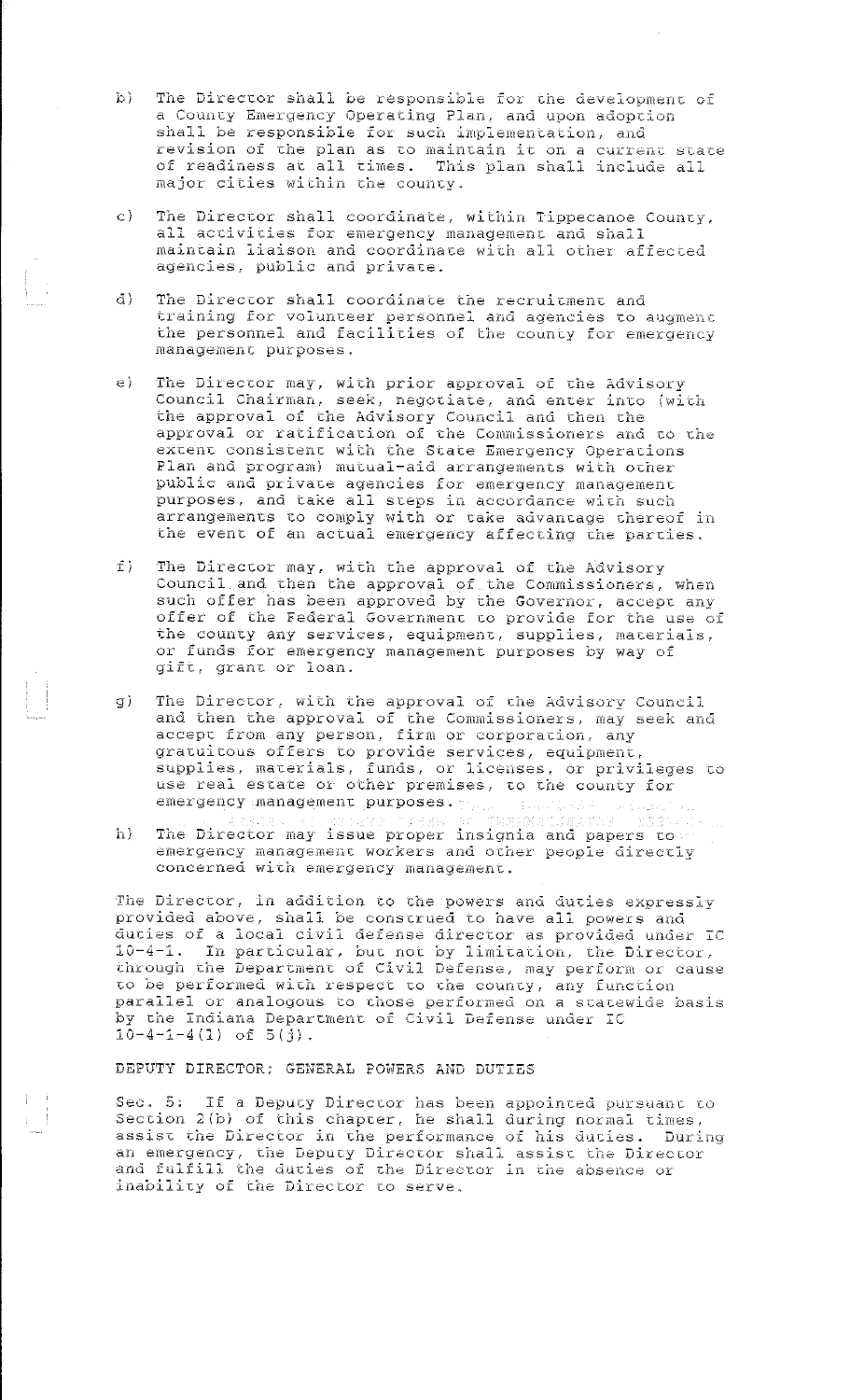BOARD OF COMMISSIONERS; GENERAL ADMINISTRATIVE POWERS AND DUTIES: TESTS OF EMERGENCY OPERATIONS PLANS

Sec. 6: The powers and duties of the County Commissioners pertaining to emergency management in time of normal county operation are to:

- $\overline{a}$ ) maintain general supervision over the planning and administration for the Department of Civil Defense;
- $D<sub>1</sub>$ adopt the emergency management and disaster plans; and
- coordinate the emergency management activities and make  $\in$ assignments of emergency management activities and make assignments of emergency management duties to county forces in order to meet situations not covered in the normal duties and powers of such agencies. In addition the County Commissioners may take all necessary action to conduct tests of the emergency management plans.<br>Emergency management tests may be conducted at any time with or without prior notification. All emergency tests conducted within the boundaries of Tippecanoe County shall be coordinated with the Department of Civil Defense and the Tippecanoe County Sheriff's Department.

QUALIFICATIONS AND APPOINTMENT OF EMERGENCY MANAGEMENT **VOLUNTEERS** 

Sec. 7: The Director shall make sure that all volunteer personnel meet the following qualifications before he/she is sworn in as a member:

- $a)$ be at least 18 years of age;
- not convicted of a felony; and  $\cap$ )

 $\in$   $\rangle$ complete and have on file an application form.

Upon satisfaction of the above requirements, the applicant is officially a member of the Tippecanoe County Department of Civil Defense.

DEPARTMENTAL PERSONNEL ADMINISTRATION; STATUS OF PAID EMPLOYEES; ESTABLISHMENT OF MERIT SYSTEM IF FEDERAL FUNDING **TS USED** 

Sec. 8: In general, any paid employees of the Department of<br>Civil Defense shall have the same employment status and shall be governed by the same uniform personnel policies, rules, and procedures that apply to other county employees. However, in the event that and during such times as the county emergency management program may hereafter be directly supported by federal funding, the Board of Commissioners shall adopt and implement a merit system applicable only to paid employees of the Department other than the Director. Such merit system shall conform to the standards and comply with other requirements as set forth in CPG 1-3: Federal Assistance Handbook: Emergency Management Direction and<br>Control Programs (January, 1984) or subsequent editions thereof as may be in effect at the time.

DEPARTMENTAL BUDGETING AND FINANCE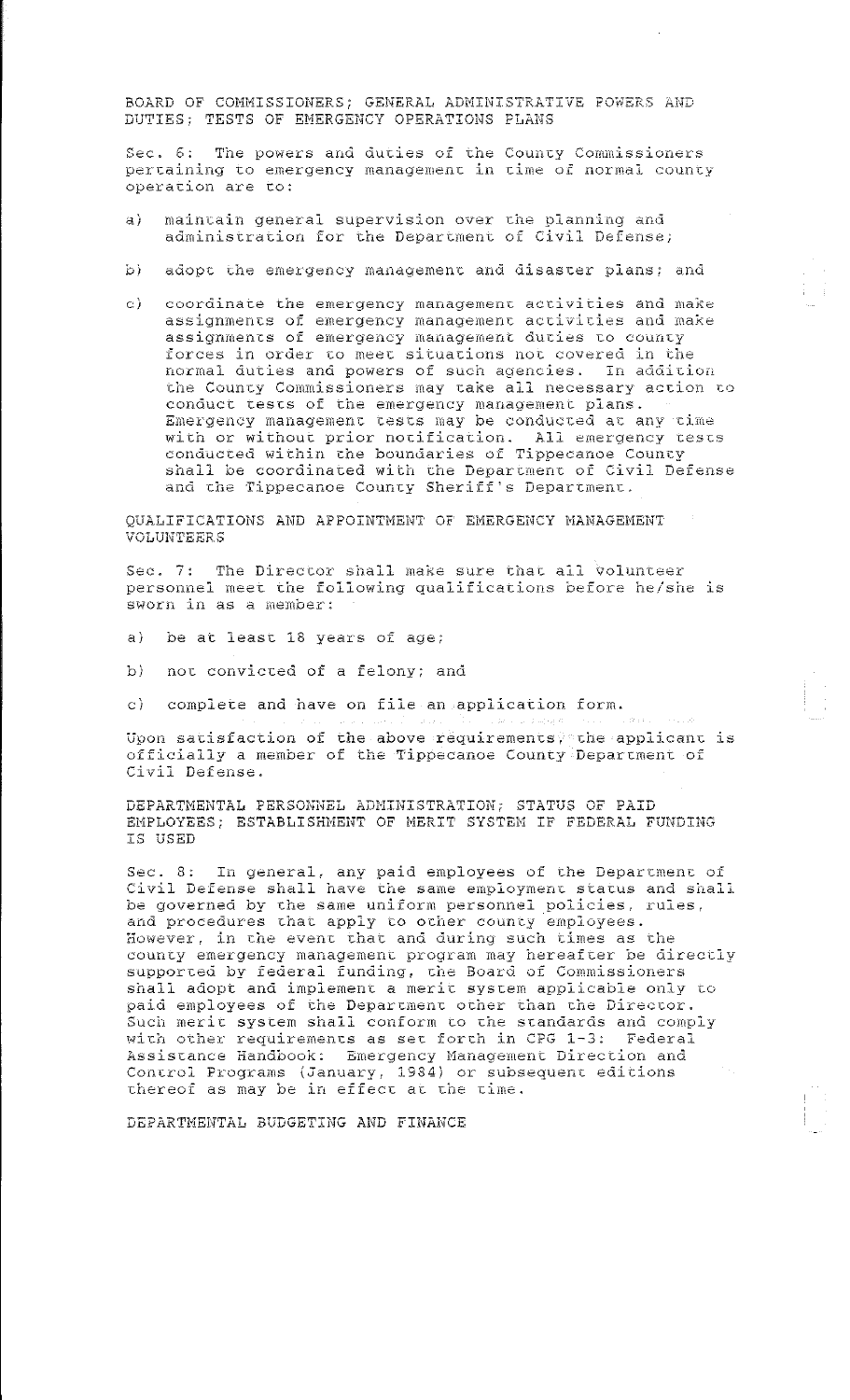Sec. 9: The Advisory Council shall advise the Director in the preparation of the budget. The County Council shall appropriate such funds as it may deem necessary for the purpose of emergency management. All funds appropriated or otherwise available to the Department of Civil Defense shall<br>be administered by the Director, subject to the approval of the County Commissioners, in the same manner as provided by law or ordinance for other county funds, except as otherwise provided under Chapter 3, Section 6, subsections (i) through (k) of this article.

CIVIL DEFENSE EMERGENCY OPERATIONS PLAN; FORMULATION, CONTENT, AND ADOPTION OF PLAN

Sec. 10: A Tippecanoe County Emergency Operations Plan shall be adopted by resolution of the Tippecanoe County Commissioners. In the preparation of this plan, as it pertains to county organization, it is the intent that the<br>services, equipment, facilities, and personnel of all<br>existing departments and agencies shall be utilized to the fullest extent possible. The following content shall be adopted.

- $a)$ Basic Plan - to include:
	- 1. Purpose
	- 2. Situation/Assumption
	- 3. Concept of Operations
	- 4. Assignment of Responsibilities<br>5. Direction and Control<br>6. Continuity of Government
	-
	-
	- 7. Administration and Logistics and any contract of the second state of the second state of the second state of
	- 8. Execution

The following annexes will be required:

Direction and Control (Warning and Communications)  $a)$ 

Angeles (19

 $\mathcal{F}(\mathcal{Q})$  is denoted by  $\mathcal{F}(\mathcal{Q})$  . The same in  $\mathcal{G}(\mathcal{Q})$ 

- Radiological Protection  $\mathbf{b}$ )
- Law Enforcement<br>Fire and Rescue  $C$ )
- d)
- Health and Medical  $\oplus$  )
- $E$ ) Welfare
- Shelter g).
- $h)$ Evacuation
- Public Works  $1)$
- Resource and Supply э) —

In addition, all participating emergency services who develop internal plans shall coordinate those plans with the Department of Civil Defense in order to include such plans within the county comprehensive plan. When approved it shall be the duty of all county departments and agencies to perform the functions and duties assigned by the plan and to maintain their portion of the plan in a current state of readiness at all times.

 $\hat{\sigma}(\hat{\rho})$  , and  $\hat{\sigma}$  , and  $\hat{\sigma}$ 

COUNTYWIDE JURISDICTION OF DEPARTMENT OF CIVIL DEFENSE, COUNTY EMERGENCY OPERATIONS PLAN, AND RELATED OFFICIAL POWERS

Sec. 11: Except as provided by Chapter 1, Sections 4 and 5 of this article, the jurisdiction of the county Department of Civil Defense, and the jurisdiction and applicability of the county's comprehensive emergency management and disaster plan as adopted pursuant to Section 10, and the exercise of any powers of the chief executive officer of the county and the County Commissioners under Chapter 3 of this article, shall be comprehensive and inclusive countywide and effective in both the incorporated and unincorporated areas of the county.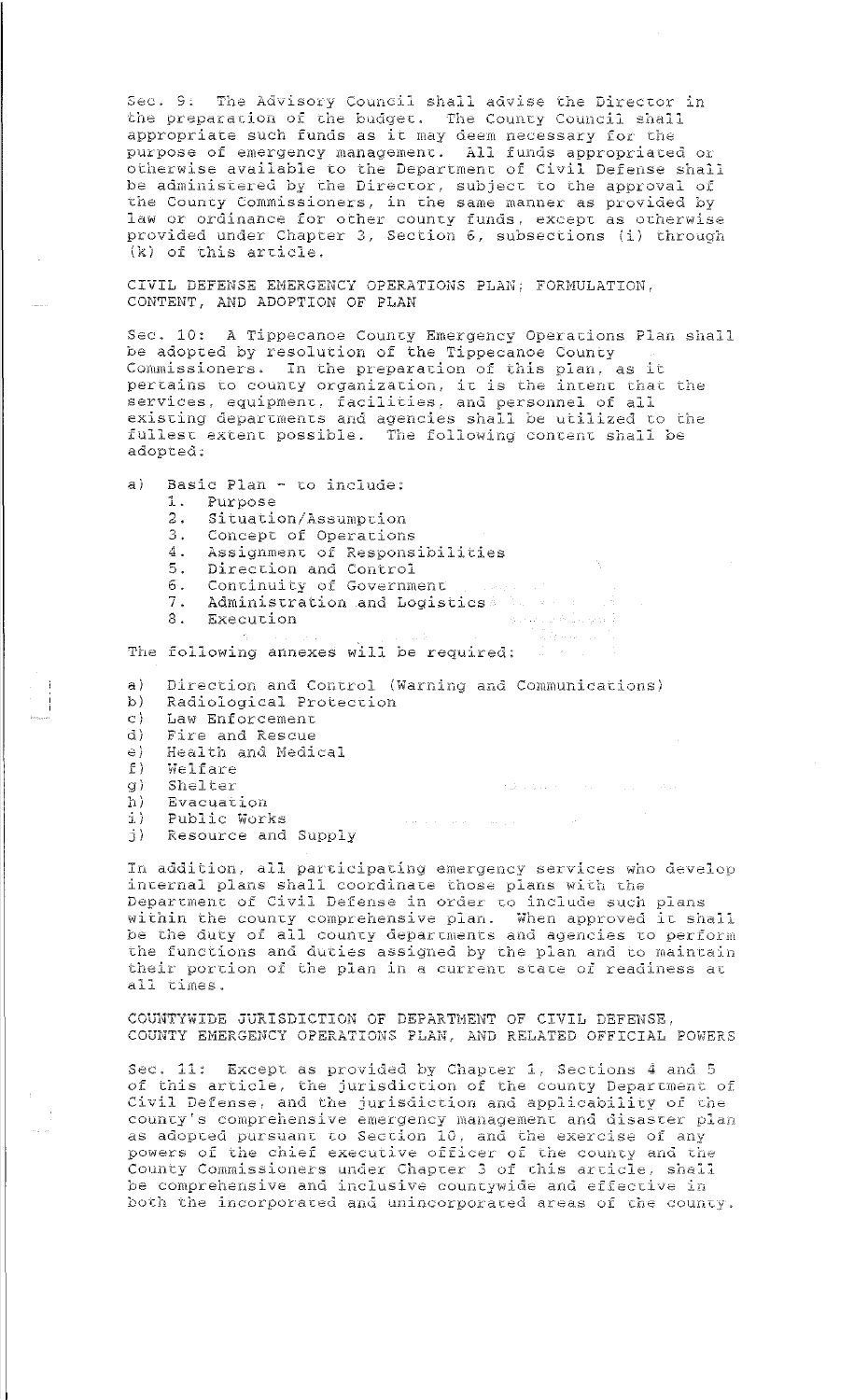## CHAPTER 3

COUNTY CIVIL DEFENSE PROGRAM: EMERGENCY POWERS, REGULATIONS, AND PROCEDURES

| Section 1:  | Applicability of Chapter                                    |
|-------------|-------------------------------------------------------------|
| Section 2:  | Pre-disaster Responsibilities of Department of              |
|             | Civil Defense                                               |
| Section 3:  | Special Emergency Powers and Duties of Chief                |
|             | Executive Officer; Declaration of Local Disaster            |
|             | Emergency                                                   |
| Section 4:  | Special Emergency Powers and Duties of Chief                |
|             | Executive Officer; Convention of Emergency                  |
|             | Meeting of Board of Commissioners; Special                  |
|             | Meeting Procedures                                          |
| Section 5:  | Special Emergency Powers and Duties of Chief                |
|             | Executive Officer; Plenipotentiary Powers in                |
|             | Absence of Board Quorum                                     |
| Section 6:  | Special Emergency Powers and Duties of Board of             |
|             | Commissioners                                               |
| Section 7:  | Special Emergency Powers and Duties of Director             |
|             | of Emergency Management; Recommendations to                 |
|             | Commissioners on Special Emergency Actions                  |
| Section 8:  | Special Emergency Powers and Duties of Director             |
|             | of Emergency Management; Power to Implement                 |
|             | Emergency Plans During Presumptive State of                 |
|             | Emergency; Rendering of Assistance by Department            |
|             | of Civil Defense                                            |
| Section 9:  | General Duties of County Officers and Employees             |
|             | During Emergency State                                      |
| Section 10: | Priority of Emergency Orders, Rules, and                    |
|             | Regulations                                                 |
|             | Section 11: Noncompliance with Emergency Orders, Rules, and |
|             | Regulations; Obstruction or Impersonation of                |
|             | Emergency Management Authorities; Penalties and             |
|             | Enforcement                                                 |
| Section 12: | Limitation of Liability during State of Emergency           |
|             | of Emergency Management Tests or Exercises                  |
|             | Section 13: Reimbursement for Use of Property Commandeered  |
|             | during Emergency                                            |
|             |                                                             |

# APPLICABILITY OF CHAPTER

Sec. 1: This chapter applies whenever:

- a state of emergency affecting all or part of the county a) has been declared by the Governor pursuant to IC  $10 - 4 - 1 - 7;$
- a state of emergency affecting all or part of the county<br>has been declared by the chief executive officer of the<br>county pursuant to IC  $10-4-1-23(a)$  and Section 2 of this  $\left\{ \cdot \right\}$ chapter;
- a presumptive state of emergency is deemed to exist C). affecting all or part of the county causing the Director<br>to invoke and implement emergency plans and procedures in<br>accordance with Section 8 of this chapter; or
- when the Board of Commissioners has implemented a test of  $d$ ) the county's emergency plans and procedures in accordance<br>with Chapter 2, Section 6 of this article, to the extent<br>necessary or dispensable to such test.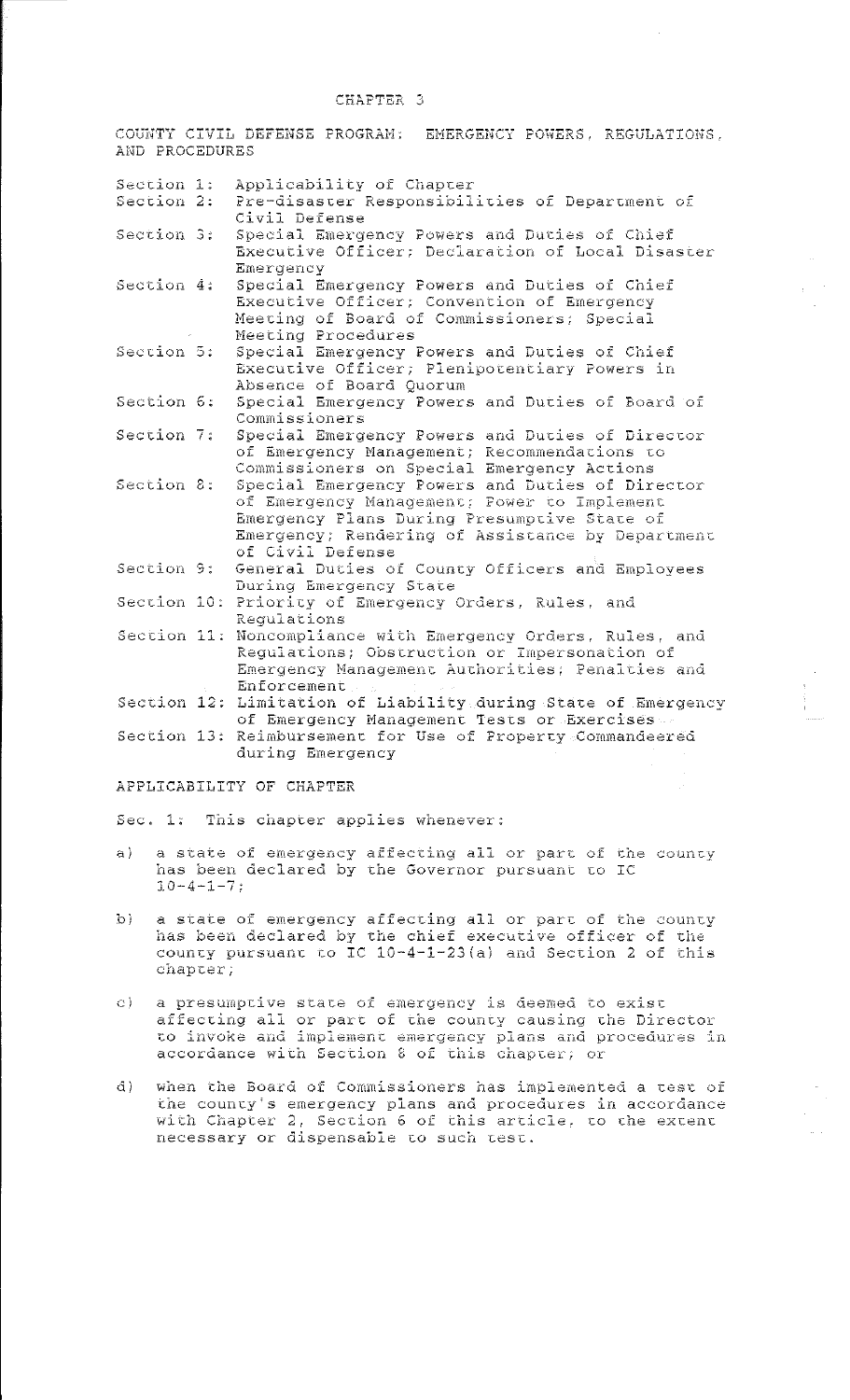# PRE-DISASTER RESPONSIBILITIES OF DEPARTMENT OF CIVIL DEFENSE

Sec. 2: The Department of Civil Defense's primary pre-disaster responsibility shall be the warning function as prescribed in the warning plan, and emergency communications as prescribed in the communications plan for the entire county, including all cities and towns.

SPECIAL EMERGENCY POWERS AND DUTIES OF CHIEF EXECUTIVE OFFICER; DECLARATION OF LOCAL DISASTER EMERGENCY

Sec. 3: In the event of actual or threatened enemy attack or disaster affecting the county, the chief executive officer of<br>the county may declare a local disaster emergency pursuant to IC 10-4-1-23(a) for any period not to exceed 7 days. The declaration shall be in writing and indicate the nature of the disaster and the conditions which have brought it about, and the area or areas threatened and to which the state of emergency applies (which may include the entire county or only designated parts thereof). The declaration shall be filed in the offices of the County Clerk, the County Auditor, and the clerk of any incorporated municipality included in the declared disaster area and shall be announced or disseminated to the general public by the best means<br>available. However, the declaration is not invalidated nor<br>ineffective if any of the filing and dissemination requirements cannot be complied with due to the prevailing adverse circumstances. Such a declaration is not necessary if the Governor, pursuant to IC 10-4-1-7, has already roclaimed a statewide or areas state of emergency including the county.

SPECIAL EMERGENCY POWERS AND DUTIES OF CHIEF EXECUTIVE POWERS AND DUTIES OF CHIEF EXECUTIVE OFFICER; CONVENTION OF EMERGENCY MEETING OF BOARD OF COMMISSIONERS; SPECIAL MEETING PROCEDURES

Sec. 4: As soon as possible after a disaster emergency affecting the county is declared either by the Governor or by the chief executive officer of the county, the chief executive officer of the county shall convene a meeting of the County Commissioners to perform their legislative and administrative functions as the situation may demand. If the chief executive officer fails or is unable to perform the above duty, the meeting shall be convened by some other member of the Board of Commissioners, or by the Auditor or<br>the successively empowered county officers, in accordance with IC 36-2-2-8(a). Any such meeting of the Commissioners<br>shall automatically be deemed an emergency meeting subject<br>only to such procedural provisions of law as govern emergency meetings of County Commissioners, including relaxation of any applicable notice requirements pursuant to IC 5-14-1-5-5(d), and may be held in any convenient and available place. The meeting shall continue without adjournment for the duration<br>of the disaster emergency, but may be recessed for reasonable periods of time as necessary and permitted by the circumstances.

SPECIAL EMERGENCY POWERS AND DUTIES OF CHIEF EXECUTIVE OFFICER; PLENIPOTENTIARY POWERS IN ABSENCE OF BOARD QUORUM

Sec. 5: In the event that a quorum of the Board of Commissioners cannot be assembled for purposes of the meeting required under Section 4 of this chapter, the chief executive<br>officer of the county shall be considered a plenipotentiary representative of the Board and shall have all powers and may take all actions of the full Board under Section 6,<br>subsections (b) through (m) of this chapter until the<br>assemblage of a quorum is possible.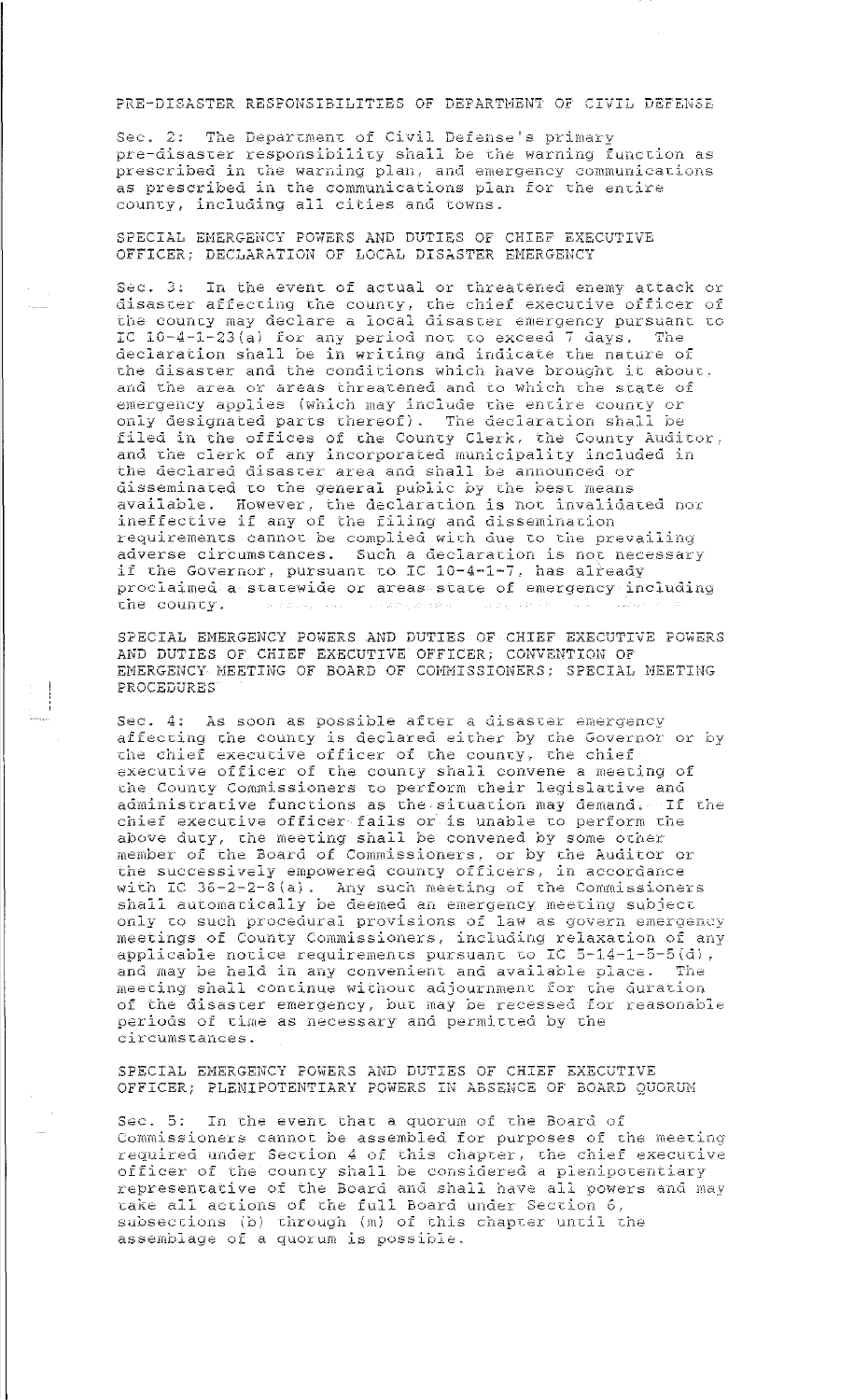# SPECIAL EMERGENCY POWERS AND DUTIES OF BOARD OF COMMISSIONERS

Sec. 6: At the meeting convened under Section 4, the Commissioners may exercise any of their normal executive and legislative powers to the extent related to the emergency and necessary to deal therewith. In addition, however, they may also exercise any of the following special and extraordinary powers:

- The Commissioners may extend the period of state of  $\approx$  1 emergency declared by the chief executive officer pursuant to Section 3 to last more than 7 days if necessary.
- $\mathcal{O}$ The Commissioners may terminate the state of emergency, except for a state of emergency proclaimed by the Governor.
- The Commissioners may order the activation and  $\sigma$ ) implementation of the county's comprehensive emergency management and disaster control plan that has been adopted pursuant to Chapter 2, Section 10, of this<br>article, or such several component parts thereof as may<br>be relevant to the emergency.
- $d$ ) The Commissioners may assemble and utilize emergency management forces, including personnel of the Department<br>of Civil Defense, participating emergency services, and<br>any other forces at the disposal of the Commissioners hereunder for emergency management purposes.
- $e)$ The Commissioners may order volunteer forces to the aid of the county, state, or political subdivisions thereof as soon as practicable. Those volunteer forces will be under the direction of the Department of Civil Defense.
- The Commissioners may, to the extent permitted by IC.<br> $10-4-1-25$  and subject to its provisions, command services  $\tau$ ) from and/or requisition the use of equipment, facilities, supplies, or other property belonging to other organizations, corporations or private persons as necessary to control the emergency and protect and provide for the public safety and welfare.
- The Commissioners may order the evacuation of all or part  $g$ ) of the population from stricken areas of the county, and prescribed routes, modes of transportation, and destinations for such evacuation.
- hì The Commissioners may make provision for availability and use of temporary emergency housing, which housing need not necessarily comply with any minimum housing standards, building or zoning regulations, etc., which would govern the use and location of premises for housing purposes during normal times.
- $\pm$ ) The Commissioners may suspend, for the duration of the state of emergency (or for a lesser period as they determine), any provisions of or procedures prescribed by ordinances of the county if they would be impractical<br>during the emergency, would interfere with the implementation and carrying out of emergency plans, or would be detrimental to actions which are necessary to protect the public safety and welfare; provided, however, that except in accordance with subsection j hereinafter the Commissioners may not suspend any provisions of ordinances or procedures which are mandated by statute.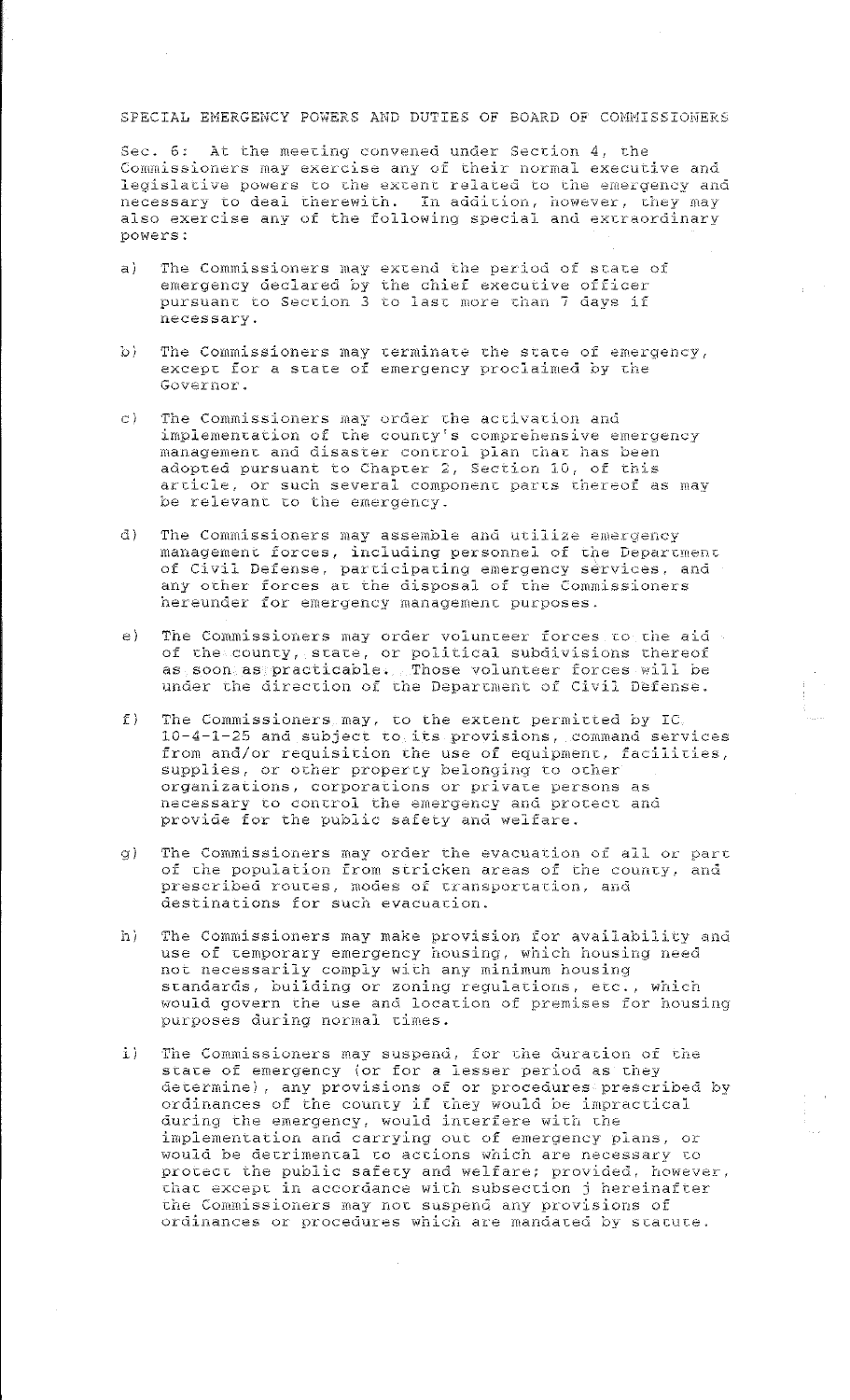- In the event of enemy attack, or when the state of emergency has been proclaimed by the Governor, the  $j$ ) Commissioners may also in accordance with IC 10-4-1-10(j) (5) waive any procedures or requirements of statute, or of county ordinances reflecting statutory requirements and mandates, and pertaining to the appropriation and expenditure of public funds, the incurrence of obligations, the performance of public works, the entering into contracts, the employment of permanent or<br>temporary workers or utilization of volunteer workers, the rental of equipment, or the purchase and distribution of supplies, materials and facilities.
- The Commissioners may assign special emergency duties and  $k$ functions to any county officers, departments, and agencies irrespective of their usual duties and functions, and any unexpended and unencumbered monies budgeted and appropriated for the operation of such<br>offices, departments, and agencies and not dedicated by<br>law to different and specified purposes may, within the scope of each major budget and appropriation category (major object classification), be utilized and expended for the purpose of carrying out such special emergency duties and functions.
- The Commissioners may make and promulgate such emergency  $\mathbf{L}$ ) regulations as may be deemed necessary to protect life and property, preserve order, conserve critical<br>resources, or implement and carry out the provisions of the county's or state's disaster plans, including but not limited to the power to order the roads closed, establish curfews, close business, or any action that they deem<br>necessary to save lives and recover from a declared emergency. This power also includes the power to supplement, modify, or suspend any general contingency regulations which may have been incorporated as part of the county's previously adopted Emergency Operations Plan. Any emergency regulations adopted under this<br>subsection shall not be effective until promulgated, which promulgation shall be by written filing in the offices of the County Clerk and County Auditor as<br>required by IC 10-4-1-15(b), provided however, that<br>should such filing be impossible because of the emergency situation, such regulations shall be effective and enforceable notwithstanding. Such regulation shall have the full force of law and shall be enforceable by any police officer in accordance with IC 10-4-1-17.
- The Commissioners may request the state or the United m) States or their agencies and political subdivisions to send aid (including financial assistance) if the<br>situation is beyond the control of the regular and<br>emergency county forces and resources.

All actions and regulations under this section may be by executive order, and need not be made or adopted by ordinance<br>or resolution, but shall be consistent with the subordinate to any actions, orders, or regulations made by the Governor or a state agency implementing state Emergency Operations Plans.

SPECIAL EMERGENCY POWERS AND DUTIES OF DIRECTOR OF CIVIL DEFENSE; RECOMMENDATIONS TO COMMISSIONERS ON SPECIAL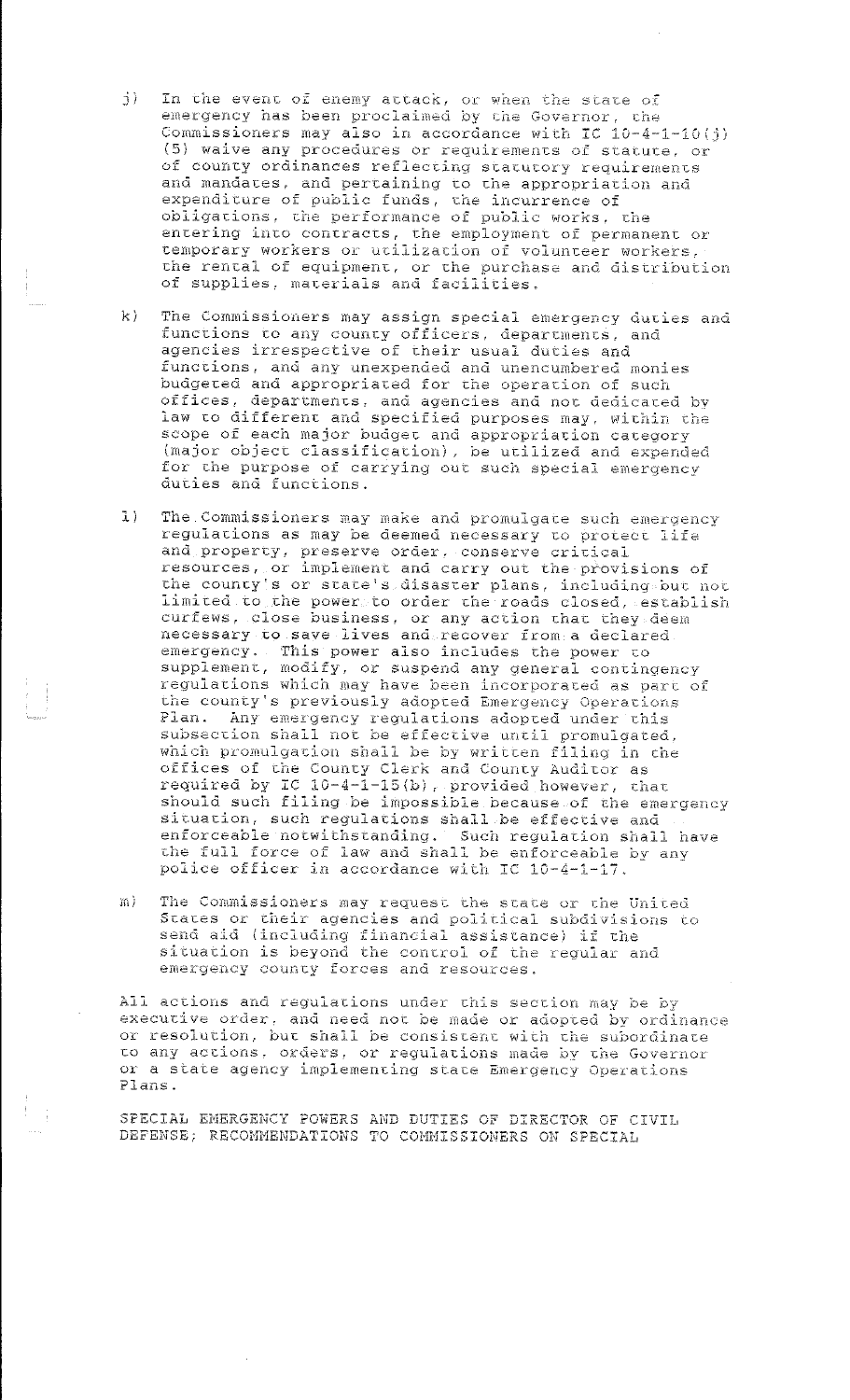# EMERGENCY ACTIONS

Sec. 7: It shall be the duty of the Director to make recommendations and advise the Board of Commissioners or the chief executive officer on any actions which would be necessary or desirable to take under Section 6 of this chapter in the event of an emergency.

SPECIAL EMERGENCY POWERS AND DUTIES OF DIRECTOR OF CIVIL DEFENSE; POWER TO IMPLEMENT EMERGENCY OPERATIONS PLANS DURING PRESUMPTIVE STATE OF EMERGENCY; RENDERING OF ASSISTANCE BY DEPARTMENT OF CIVIL DEFENSE

Sec. S: In the event that an emergency clearly exists or is imminent within the county, and a state of emergency has not been declared by the Governor nor is any person having the powers of the chief executive officer of the county present to declare such an emergency pursuant to Section 3 of this chapter, the Director may temporarily presume the existence of a state of emergency even though not officially declared and may, as his own judgment dictates, invoke, implement, and carryout such provisions of the county's adopted comprehensive emergency management and disaster control plan as are necessary to cope with the emergency and protect the public safety and welfare, and shall be construed to have all powers necessary and dispensable to doing so to the extent not specifically limited by statute or specifically limited herein, until such time as a chief executive officer becomes available. This section also applies to the Deputy Director to the extent that the Deputy Director is required to assume the duties of the Director, as provided by Chapter 2, Section 5 of this article, in the latter's absence or incapacitation during the emergency. Assistance from the Department of Civil Defense may be rendered without a declaration of an emergency in ordersto assist local emergency services in time of need.

GENERAL DUTIES OF COUNTY OFFICERS AND EMPLOYEES DURING **EMERGENCY** 

**Contractor** 

Resources

Sec. 9: All officers and employees of the county shall cooperate with and give active support to the County Commissioners and the County Civil Defense Director in all emergency management operations, and shall comply with all orders of the County Commissioners an County Civil Defense Director issued pursuant to this chapter.

PRIORITY OF EMERGENCY ORDERS, RULES, AND REGULATIONS

Sec. 10: At all times when the orders, rules, and regulations made and promulgated pursuant to this chapter shall be in effect, they supersede all existing ordinances, orders, rules, and regulations insofar as the latter may be inconsistent therewith.

NONCOMPLIANCE WITH EMERGENCY ORDERS, RULES, AND REGULATIONS: OBSTRUCTION OR IMPERSONATION OF EMERGENCY MANAGEMENT AUTHORITIES; PENALTIES AND ENFORCEMENT

Sec. 11: Whenever this chapter applies as provided in Section 1, it shall be unlawful and a penal ordinance violation for any person to:

willfully obstruct, hinder, or delay the COmmissioners,  $a)$ the Director of Civil Defense, participating emergency services, authorized emergency management volunteers, or other authorities from implementing, carrying out, and enforcing emergency plans and procedures;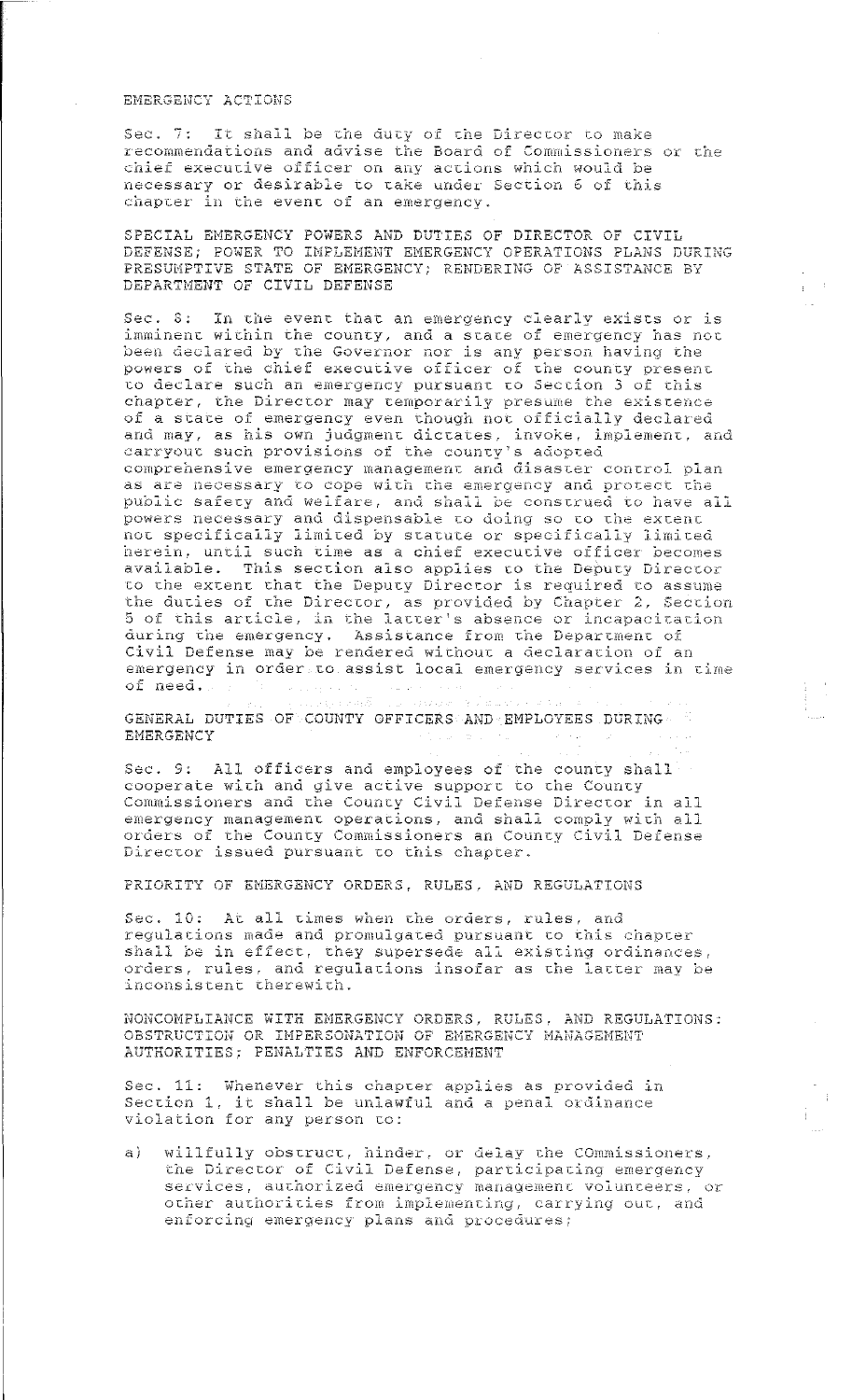- fail to observe, abide by, and comply with any emergency<br>management duties, orders, regulations, and procedures as  $b$ ) made applicable to such person by the appropriate authorities; or
- falsely wear or carry identification as a member of the county Department of Civil Defense, or to otherwise  $\mathbb{C}$ falsely identify or purport himself to be a county emergency management authority.

Any regular or reserve police officer of the State of Indiana<br>or any of its political subdivisions, or any member of the county Department of Civil Defense or a participating emergency service, is hereby empowered to issue and serve a civil citation against any person found to be committing an offense described above. Any person who commits an offense as described above shall be liable to a fine of \$2,500.00; such fine to be subject, however, to the discretion of the court of jurisdiction.

LIMITATION OF LIABILITY DURING STATE OF EMERGENCY OR EMERGENCY MANAGEMENT TESTS

Sec. 12: The county, its assigned personnel, and participating emergency services, shall be held blameless and without responsibility for the loss of life or injury to persons or the destruction of any property during an emergency management test or emergency as performed under the direction of the Civil Defense Director.

(Complier's Note: For the statutory basis of the above section, see IC  $10-4-1-8(a)$ . IC  $10-4-1-18(c)$  also limits the tort liability of private persons who volunteer the use of their property for emergency management purposes or tests.)

REIMBURSEMENT FOR USE OF PROPERTY COMMANDEERED DURING EMERGENCY

Sec. 13: Owners of property commandeered for the use in any emergency by any county official shall be reimbursed for it's use by the county in a manner approved by the County Council.

(Statutory Reference: See Generally IC 10-4-1)